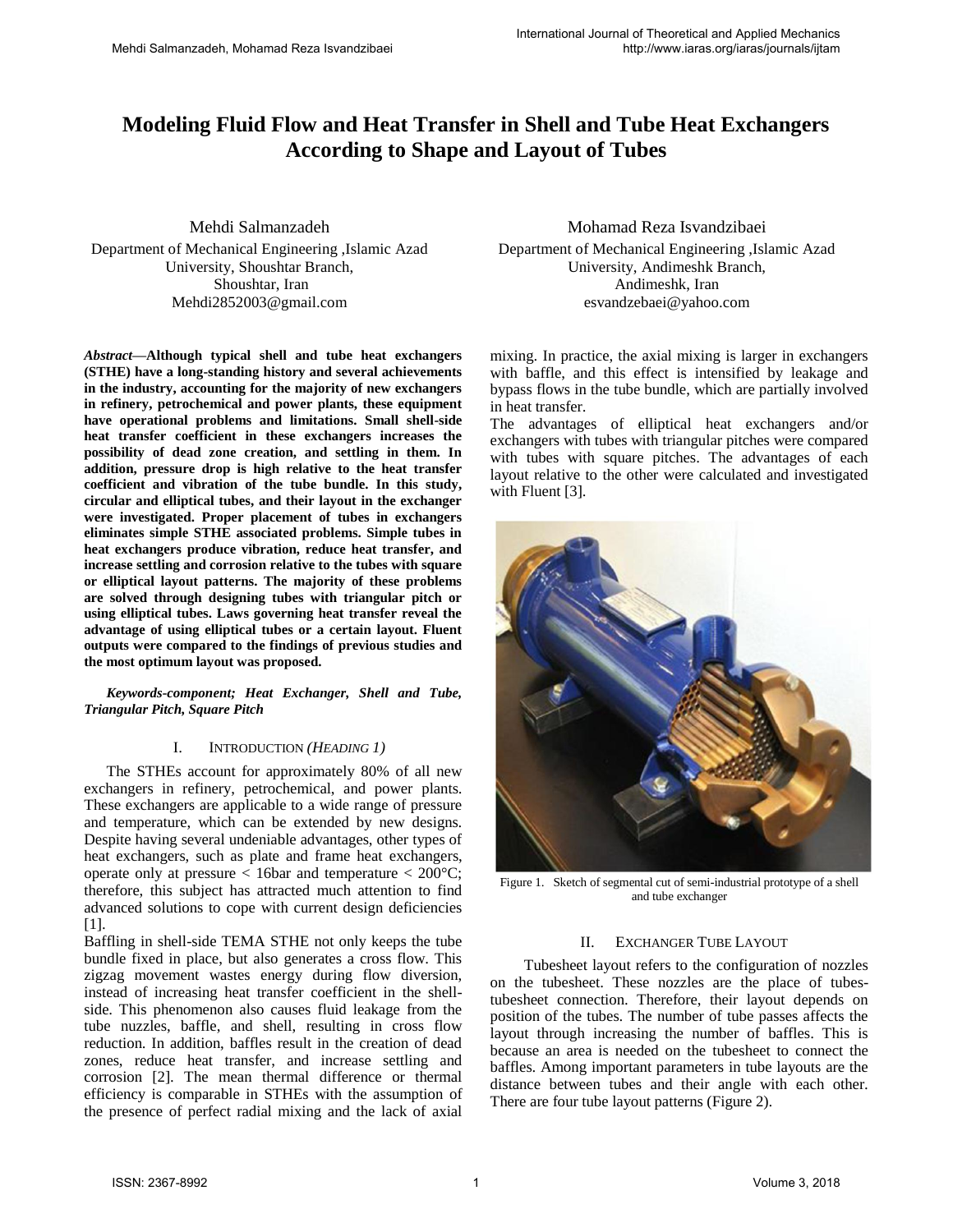- Triangular (30°)
- Triangular  $(60^{\circ})$
- Square (90°)
- Square  $(45^{\circ})$

The selection of each of these four patterns depends on the settling conditions and other factors, such as pressure drop. The minimum tube pitch is by 1.25 times larger than the tube diameter. In settling processes that need mechanical cleaning, the 90° layout is used. It is worth noting that the triangular (30°) and square (90°) layout patterns accommodate more tubes in the shell.



## III. GEOMETRY OF PROBLEM

In this study, four different geometries (cases) were investigated.

Case 1 included circular tubes with  $60^\circ$  triangular layout pattern (Figure3).



Figure 3. Case 1 with 60° triangular layout pattern

Case 2 included circular tubes with 90° square layout pattern (Figure 4).

Case 3 included elliptical tubes with 90° horizontal square layout pattern (Figure 5).

Case 4 included elliptical tubes with vertical square layout pattern (Figure 6).





Grid

Grid

Jun 17, 2016<br>FLUENT 6.2 (2d, dp, segregated, lam)





Figure 6. Elliptical tubes of Case 4 with 90° vertical square layout pattern

Dimensions of four prototypes, according to the introduced quantities, are presented in Table 1. According to Figures 3, 4, 5, and 6, the selected geometries for X, Y, and Z axes are introduced along the main flow direction, transverse direction, and perpendicular to the drawing plane, respectively. The velocity components along these directions are u, v, and w, respectively.

## *A. Meshing*

 GAMBIT was used for mesh generation. In all four prototypes, a mesh including an organized part with tetrahedral cells and a non-organized part with trihedral cells around the tubes was used. The underlying reason for using this hybrid mesh was that the organized square shape around the tubes reduces the accuracy in that region. In addition, the use of a non-organized mesh is associated with inflated mesh and convergence problems. Meshes in all four prototypes show that they accommodate approximately 200,000 cells.

Grid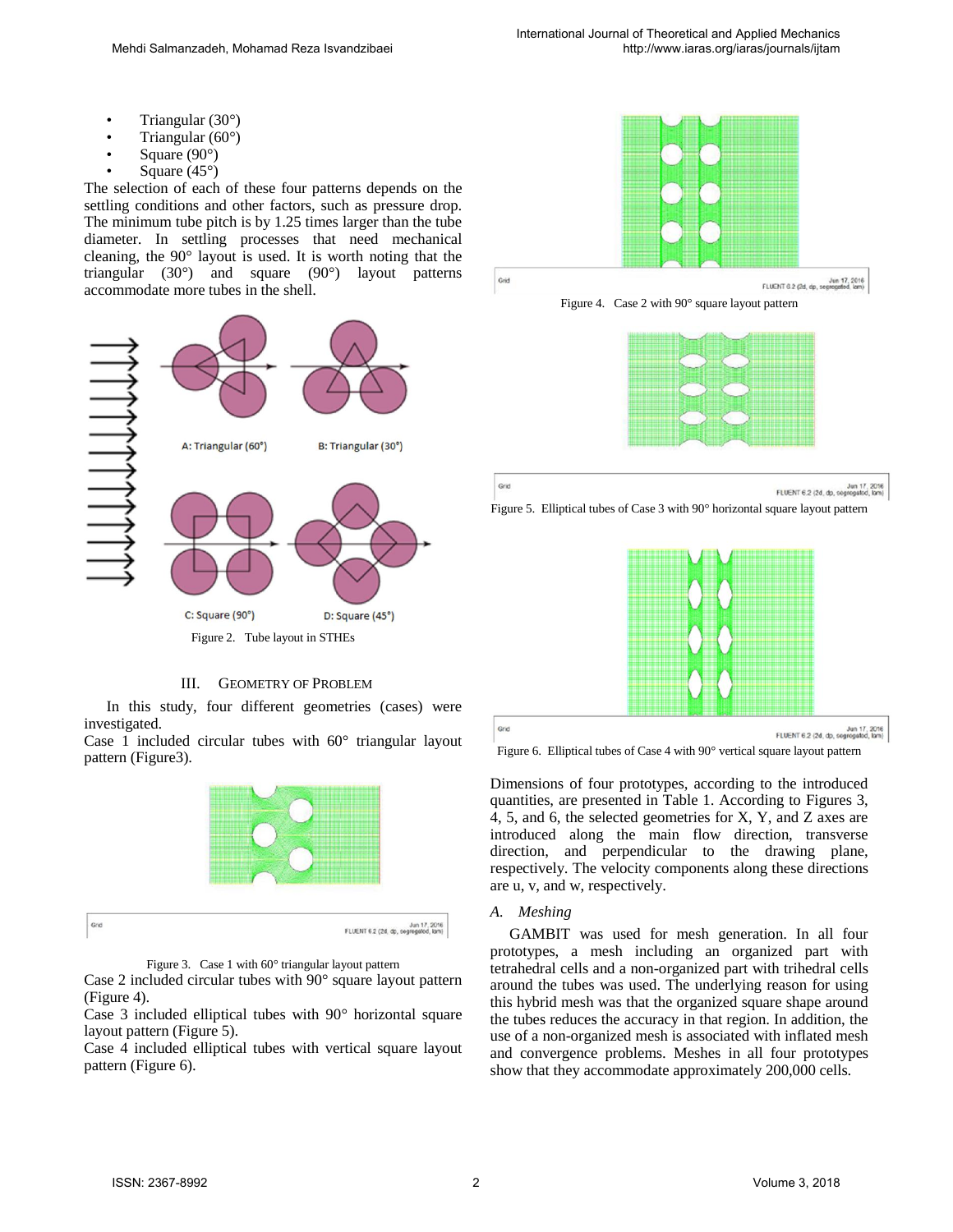| $\cdots\cdots$ |        |       |         |                              |
|----------------|--------|-------|---------|------------------------------|
|                | Layout |       | $P = X$ | Diameter of<br>external tube |
| p              |        | 0.704 | 0.812   | 0.625                        |
|                |        | 1.00  | 1.00    | 0.750                        |
|                |        | 0.707 | 1.00    | 0.5                          |
|                |        | 1.25  | 1.00    | 0.5                          |

TABLE I. Pitches of tubes parallel to X-axis and perpendicular to flow direction

Due to the symmetry of the problem geometry, only one fourth of it is meshed and the boundary conditions of symmetry are applied to side plates.

#### *B. Boundary Conditions*

Non-slip conditions ( $u=v=w=0$ ) have been applied to the wall (including tubes and the shell). The temperature of the external wall of the tubes was considered constant (400°K). In addition, the pressure gradient along the normal direction was equated to zero.

In following formula, P is the static pressure and n is the normal direction; in addition, U  $\infty$  is free fluid velocity and T is the static temperature of the input flow.

## ∂P/∂n=0

Fluent, as finite-volume based software, was used for computational solution. Due to the large volume of generated meshes and computer memory deficiency, 2D segregated solver with steady-state conditions and implicit solution method with absolute velocity formulation were used. Figure 7 shows a heat exchanger with a fluid pressure inlet defined at its right side and a fluid pressure outlet defined at its left side. Two semicircles, which are defined as wall, indicate thermal springs of the heat exchanger introduced to the problem with higher temperature. The remaining boundaries are defined with symmetry conditions. The shell materials, heated with the fluid inside





the tube, is liquid water with the density of 998.2 Kg/m3, specific heat capacity of Cp=4,182 j/Kg.K, and viscosity of 0.001003 Kg/m.s .

#### Cp=4.182 j/Kg.K  $\mu$ =0.001003Kg/m.s

#### IV. RESULTS

 According to Figure 8, the static pressure of fluid inside the shell is more appropriate in Case 2 (90° square layout pattern) and Case 3 (90° square layout pattern of elliptical tubes), rather than other cases. This is because less static pressure is exerted on the shell. In comparison, Case 2 or square layout pattern (90°) is more appropriate than Case 3. Figure 9 compares the pressure exerted on the tubes. According to this figure, less pressure is applied to the tubes in Case 3 (or elliptical tubes) with square layout pattern (90°), preventing damage to them with time.



FLUENT 6.2 (2d, dp, s)

Figure 8. Fluid pressure distribution inside the shell in Cases 1, 2, 3, and 4



Figure 9. Fluid pressure distribution on tubes in Cases 1, 2, 3, and 4

Figure 10 shows fluid temperature distribution across the shell. According to the diagram, the extents of temperature distribution are very similar in all four methods, but mean high temperature is largely better in Case 1 and Case 2 than other cases. For better detection of temperature distribution, the range of color temperature in each Case can be studied. According to Figure 11, 90° circular tube layout had the most appropriate temperature distribution.

Tube layouts can be studied based on the settling in the tube. This can be done by investigating fluid flow lines.